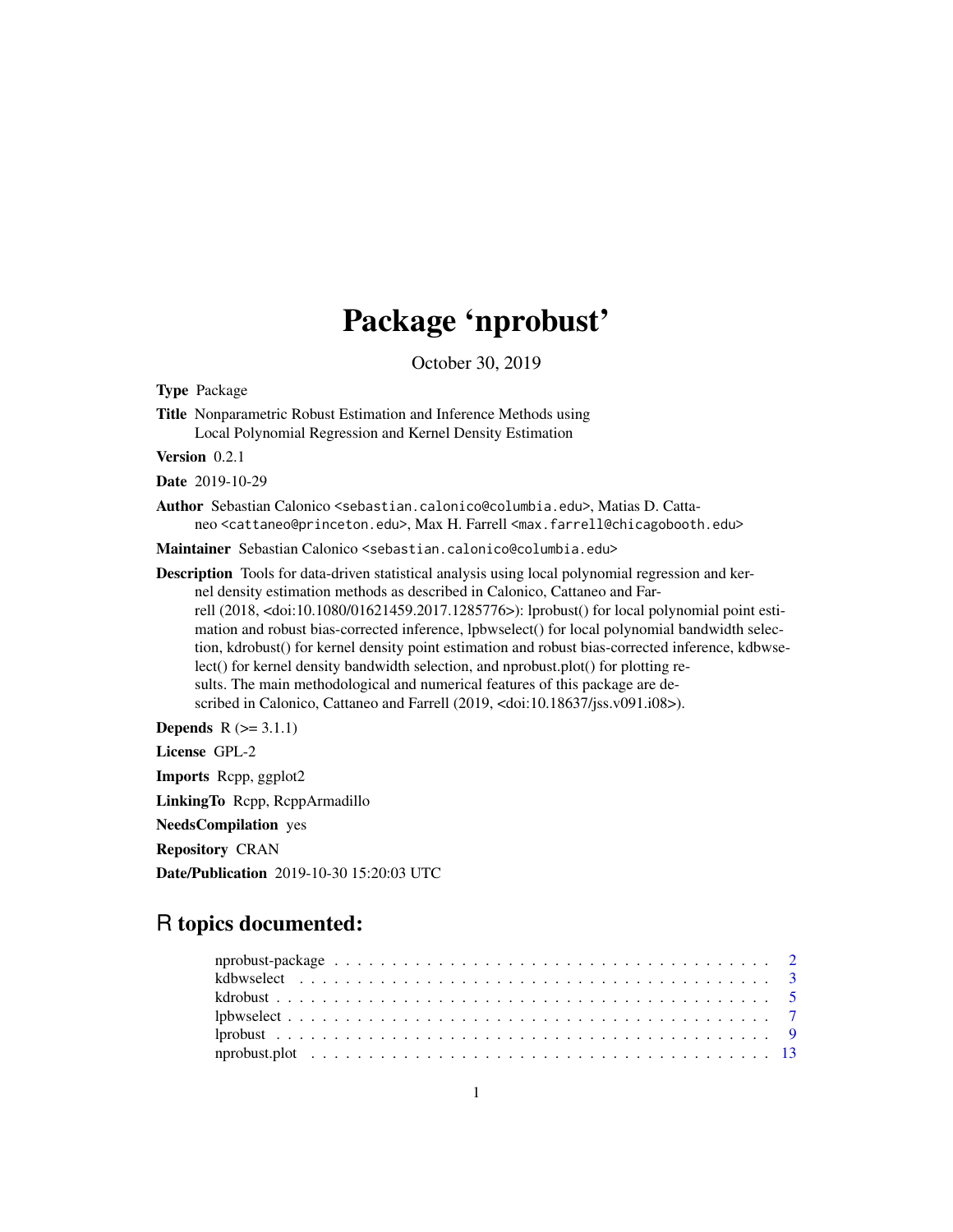#### <span id="page-1-0"></span>**Index** the contract of the contract of the contract of the contract of the contract of the contract of the contract of the contract of the contract of the contract of the contract of the contract of the contract of the co

nprobust-package *Nonparametric Robust Estimation and Inference Methods using Local Polynomial Regression and Kernel Density Estimation*

#### **Description**

This package provides tools for data-driven statistical analysis using local polynomial regression (LPR) and kernel density estimation (KDE) methods as described in Calonico, Cattaneo and Farrell (2018): [lprobust](#page-8-1) for local polynomial point estimation and robust bias-corrected inference, [lpbwselect](#page-6-1) for local polynomial bandwidth selection, [kdrobust](#page-4-1) for kernel density point estimation and robust bias-corrected inference, [kdbwselect](#page-2-1) for kernel density bandwidth selection, and [nprobust.plot](#page-12-1) for plotting results. The main methodological and numerical features of this package are described in Calonico, Cattaneo and Farrell (2019).

#### Details

| Package: | nprobust   |
|----------|------------|
| Type:    | Package    |
| Version: | 0.2.1      |
| Date:    | 2019-10-29 |
| License: | $GPI - 2$  |

Function for LPR estimation and inference: [lprobust](#page-8-1) Function for LPR bandwidth selection: [lpbwselect](#page-6-1) Function for KDE estimation and inference: [kdrobust](#page-4-1) Function for KDE bandwidth selection: [kdbwselect](#page-2-1) Function for graphical analysis: [nprobust.plot](#page-12-1)

#### Author(s)

Sebastian Calonico, Columbia University, New York, NY. <sebastian.calonico@columbia.edu>.

Matias D. Cattaneo, Princeton University, Princeton, NJ. <cattaneo@princeton.edu>.

Max H. Farrell, University of Chicago, Chicago, IL. <max.farrell@chicagobooth.edu>.

#### References

Calonico, S., M. D. Cattaneo, and M. H. Farrell. 2018. [On the Effect of Bias Estimation on](https://sites.google.com/site/nppackages/nprobust/Calonico-Cattaneo-Farrell_2018_JASA.pdf) [Coverage Accuracy in Nonparametric Inference.](https://sites.google.com/site/nppackages/nprobust/Calonico-Cattaneo-Farrell_2018_JASA.pdf) Journal of the American Statistical Association, 113(522): 767-779. doi: [10.1080/01621459.2017.1285776.](https://doi.org/10.1080/01621459.2017.1285776)

Calonico, S., M. D. Cattaneo, and M. H. Farrell. 2019. [nprobust: Nonparametric Kernel-Based Esti](http://sites.google.com/site/nppackages/nprobust/Calonico-Cattaneo-Farrell_2019_JSS.pdf)[mation and Robust Bias-Corrected Inference.](http://sites.google.com/site/nppackages/nprobust/Calonico-Cattaneo-Farrell_2019_JSS.pdf) Journal of Statistical Software, 91(8). doi: [10.18637/](https://doi.org/10.18637/jss.v091.i08) [jss.v091.i08.](https://doi.org/10.18637/jss.v091.i08)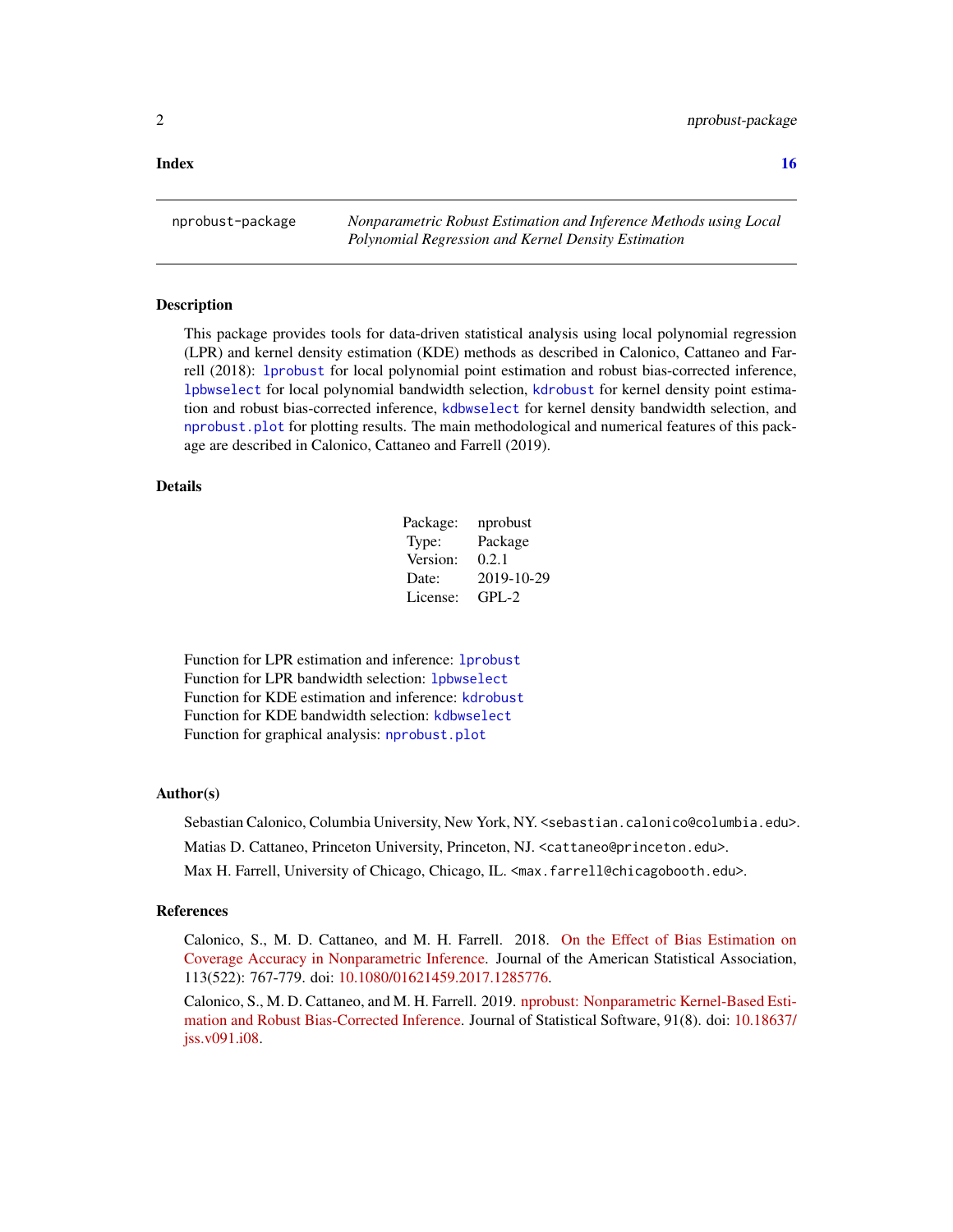<span id="page-2-1"></span><span id="page-2-0"></span>kdbwselect *Bandwidth Selection Procedures for Kernel Density Estimation and Inference*

#### Description

[kdbwselect](#page-2-1) implements bandwidth selectors for kernel density point estimators and inference procedures developed in Calonico, Cattaneo and Farrell (2018). See also Calonico, Cattaneo and Farrell (2019b) for related optimality results. It also implements other bandwidth selectors available in the literature. See Wand and Jones (1995) for background references.

Companion commands are: [kdrobust](#page-4-1) for kernel density point estimation and inference procedures.

A detailed introduction to this command is given in Calonico, Cattaneo and Farrell (2019a). For more details, and related Stata and R packages useful for empirical analysis, visit [https://sites.](https://sites.google.com/site/nppackages/) [google.com/site/nppackages/](https://sites.google.com/site/nppackages/).

#### Usage

```
kdbwselect(x, eval = NULL, neval = NULL, kernel = "epa",
bwselect = "mse-dpi", bwcheck=21, imsegrid=30, subset = NULL)
```

| X        | independent variable.                                                                                                                                                                                                      |
|----------|----------------------------------------------------------------------------------------------------------------------------------------------------------------------------------------------------------------------------|
| eval     | vector of evaluation point(s). By default it uses 30 equally spaced points over to<br>support of x.                                                                                                                        |
| neval    | number of quantile-spaced evaluation points on support of x. Default is neval=30.                                                                                                                                          |
| kernel   | kernel function used to construct the kernel estimators. Options are epa for the<br>epanechnikov kernel, and uni for the uniform kernel. Default is kernel = epa.                                                          |
| bwselect | bandwidth selection procedure to be used. Options are:                                                                                                                                                                     |
|          | mse-dpi second-generation DPI implementation of MSE-optimal bandwidth.<br>Default option.                                                                                                                                  |
|          | imse-dpi second-generation DPI implementation of IMSE-optimal bandwidth<br>(computed using grid of evaluation points selected).                                                                                            |
|          | imse-rot ROT implementation of IMSE-optimal bandwidth (computed using<br>grid of evaluation points selected).                                                                                                              |
|          | ce-dpi second generation DPI implementation of CE-optimal bandwidth.                                                                                                                                                       |
|          | ce-rot ROT implementation of CE-optimal bandwidth.                                                                                                                                                                         |
|          | all reports all available bandwidth selection procedures.                                                                                                                                                                  |
|          | Note: MSE = Mean Square Error; IMSE = Integrated Mean Squared Error; CE<br>$=$ Coverage Error; DPI $=$ Direct Plug-in; ROT $=$ Rule-of-Thumb. For details on<br>implementation see Calonico, Cattaneo and Farrell (2019a). |
| bwcheck  | if a positive integer is provided, then the selected bandwidth is enlarged so that<br>at least bwcheck effective observations are available at each evaluation point.<br>Default is bwcheck $= 15$ .                       |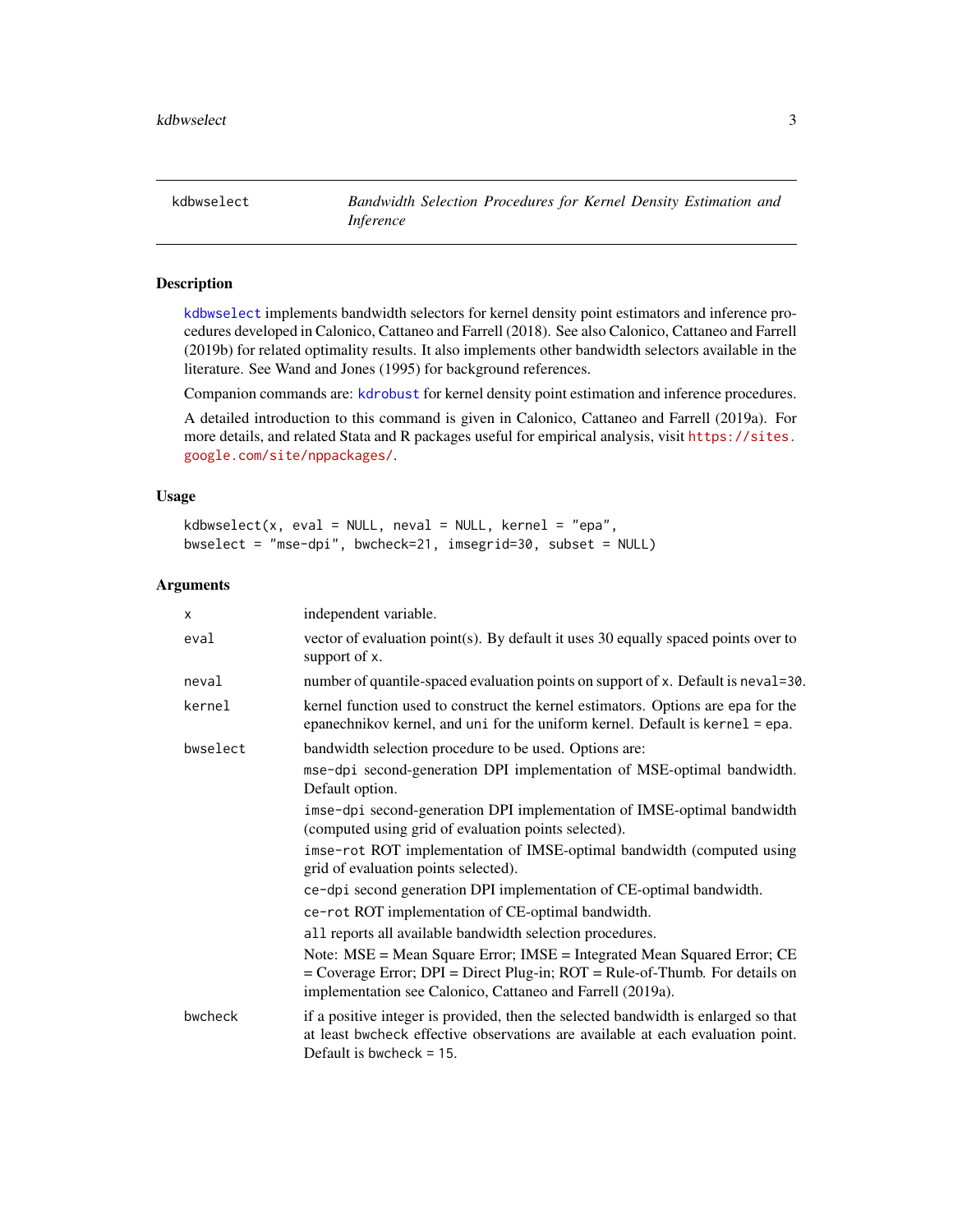4 kdbwselect and the state of the state of the state of the state of the state of the state of the state of the state of the state of the state of the state of the state of the state of the state of the state of the state

| imsegrid | number of evaluations points used to compute the IMSE bandwidth selector.<br>Default is imsegrid $=$ 30. |
|----------|----------------------------------------------------------------------------------------------------------|
| subset   | optional rule specifying a subset of observations to be used.                                            |

#### Value

| Estimate | A matrix containing eval (grid points), h and b (bandwidths). |
|----------|---------------------------------------------------------------|
| opt      | A list containing options passed to the function.             |

#### Author(s)

Sebastian Calonico, Columbia University, New York, NY. <sebastian.calonico@columbia.edu>.

Matias D. Cattaneo, Princeton University, Princeton, NJ. <cattaneo@princeton.edu>.

Max H. Farrell, University of Chicago, Chicago, IL. <max.farrell@chicagobooth.edu>.

#### References

Calonico, S., M. D. Cattaneo, and M. H. Farrell. 2018. [On the Effect of Bias Estimation on](https://sites.google.com/site/nppackages/nprobust/Calonico-Cattaneo-Farrell_2018_JASA.pdf) [Coverage Accuracy in Nonparametric Inference.](https://sites.google.com/site/nppackages/nprobust/Calonico-Cattaneo-Farrell_2018_JASA.pdf) Journal of the American Statistical Association, 113(522): 767-779. doi: [10.1080/01621459.2017.1285776.](https://doi.org/10.1080/01621459.2017.1285776)

Calonico, S., M. D. Cattaneo, and M. H. Farrell. 2019a. [nprobust: Nonparametric Kernel-Based Es](http://sites.google.com/site/nppackages/nprobust/Calonico-Cattaneo-Farrell_2019_JSS.pdf)[timation and Robust Bias-Corrected Inference.](http://sites.google.com/site/nppackages/nprobust/Calonico-Cattaneo-Farrell_2019_JSS.pdf) Journal of Statistical Software, 91(8). doi: [10.18637/](https://doi.org/10.18637/jss.v091.i08) [jss.v091.i08.](https://doi.org/10.18637/jss.v091.i08)

Calonico, S., M. D. Cattaneo, and M. H. Farrell. 2019b. [Coverage Error Optimal Confidence](https://sites.google.com/site/nppackages/nprobust/Calonico-Cattaneo-Farrell_2019_CEopt.pdf) [Intervals for Local Polynomial Regression.](https://sites.google.com/site/nppackages/nprobust/Calonico-Cattaneo-Farrell_2019_CEopt.pdf) Working Paper.

Fan, J., and Gijbels, I. 1996. Local polynomial modelling and its applications, London: Chapman and Hall.

Wand, M., and Jones, M. 1995. Kernel Smoothing, Florida: Chapman & Hall/CRC.

#### See Also

[kdrobust](#page-4-1)

#### Examples

```
x < - rnorm(500)
est <- kdbwselect(x)
summary(est)
```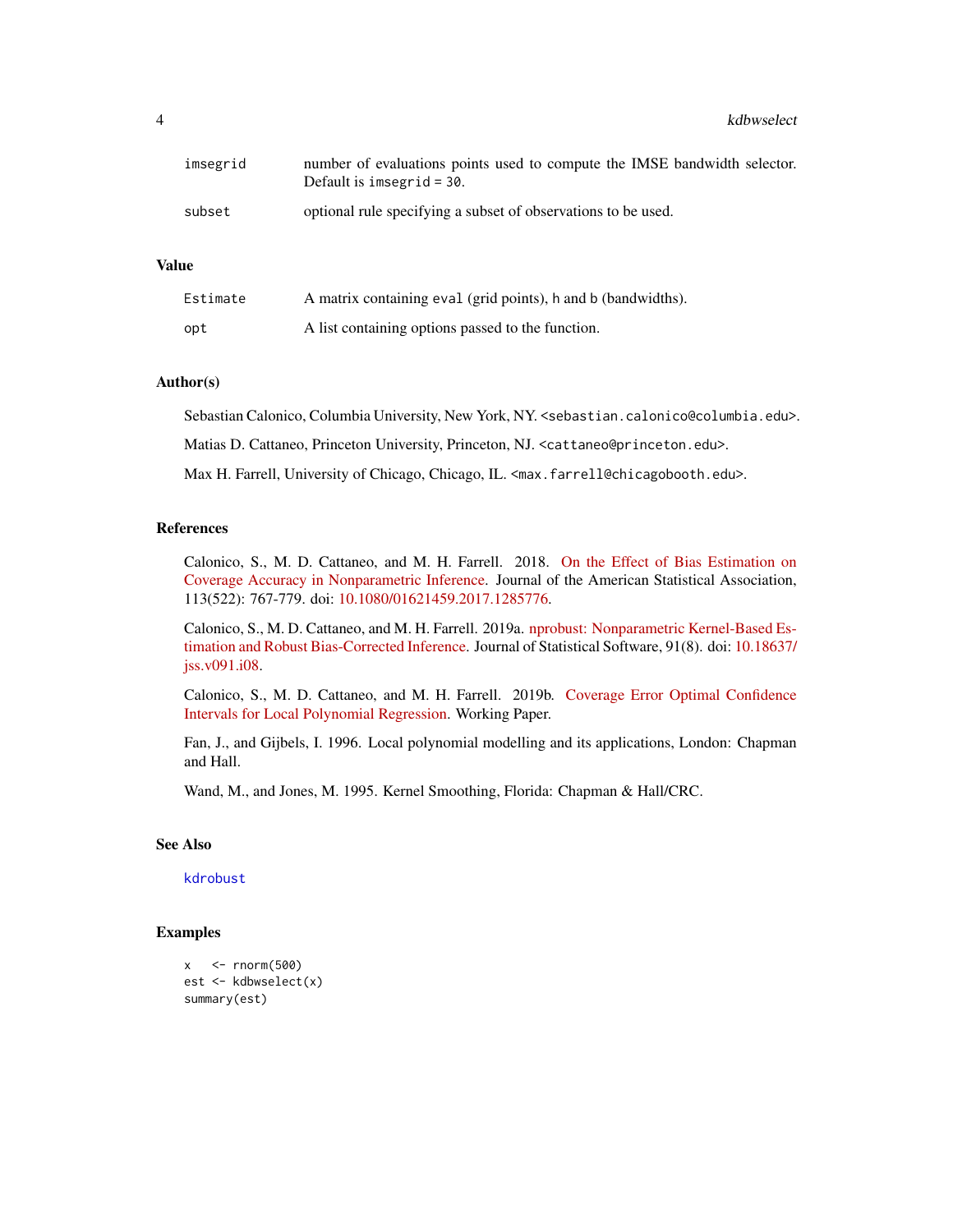<span id="page-4-1"></span><span id="page-4-0"></span>

#### **Description**

[kdrobust](#page-4-1) implements kernel density point estimators, with robust bias-corrected confidence intervals and inference procedures developed in Calonico, Cattaneo and Farrell (2018). See also Calonico, Cattaneo and Farrell (2019b) for related optimality results. It also implements other estimation and inference procedures available in the literature. See Wand and Jones (1995) for background references.

Companion commands: [kdbwselect](#page-2-1) for kernel density data-driven bandwidth selection, and [nprobust.plot](#page-12-1) for plotting results.

A detailed introduction to this command is given in Calonico, Cattaneo and Farrell (2019a). For more details, and related Stata and R packages useful for empirical analysis, visit [https://sites.](https://sites.google.com/site/nppackages/) [google.com/site/nppackages/](https://sites.google.com/site/nppackages/).

#### Usage

 $k$ drobust(x, eval = NULL, neval = NULL,  $h$  = NULL,  $b$  = NULL, rho = 1, kernel = "epa", bwselect = NULL, bwcheck = 21, imsegrid=30, level = 95, subset = NULL)

| X        | independent variable.                                                                                                                                                                                                                                                                     |
|----------|-------------------------------------------------------------------------------------------------------------------------------------------------------------------------------------------------------------------------------------------------------------------------------------------|
| eval     | vector of evaluation point(s). By default it uses 30 equally spaced points over to<br>support of x.                                                                                                                                                                                       |
| neval    | number of quantile-spaced evaluation points on support of x. Default is neval=30.                                                                                                                                                                                                         |
| h        | main bandwidth used to construct the kernel density point estimator. Can be<br>either scalar (same bandwidth for all evaluation points), or vector of same di-<br>mension as eval. If not specified, bandwidth h is computed by the companion<br>command kdbwselect.                      |
| b        | bias bandwidth used to construct the bias-correction estimator. Can be either<br>scalar (same bandwidth for all evaluation points), or vector of same dimension<br>as eval. By default it is set equal to h. If rho is set to zero, b is computed by<br>the companion command kdbwselect. |
| rho      | Sets $b=h/r$ ho. Default is rho = 1.                                                                                                                                                                                                                                                      |
| kernel   | kernel function used to construct local polynomial estimators. Options are epa<br>for the epanechnikov kernel, tri for the triangular kernel and uni for the uni-<br>form kernel. Default is kernel = epa.                                                                                |
| bwselect | bandwidth selection procedure to be used via 1 physelect. By default it com-<br>putes h and sets b=h/rho (with rho=1 by default). It computes both h and b if<br>rho is set equal to zero. Options are:                                                                                   |
|          | mse-dpi second-generation DPI implementation of MSE-optimal bandwidth.<br>Default option if only one evaluation point is chosen.                                                                                                                                                          |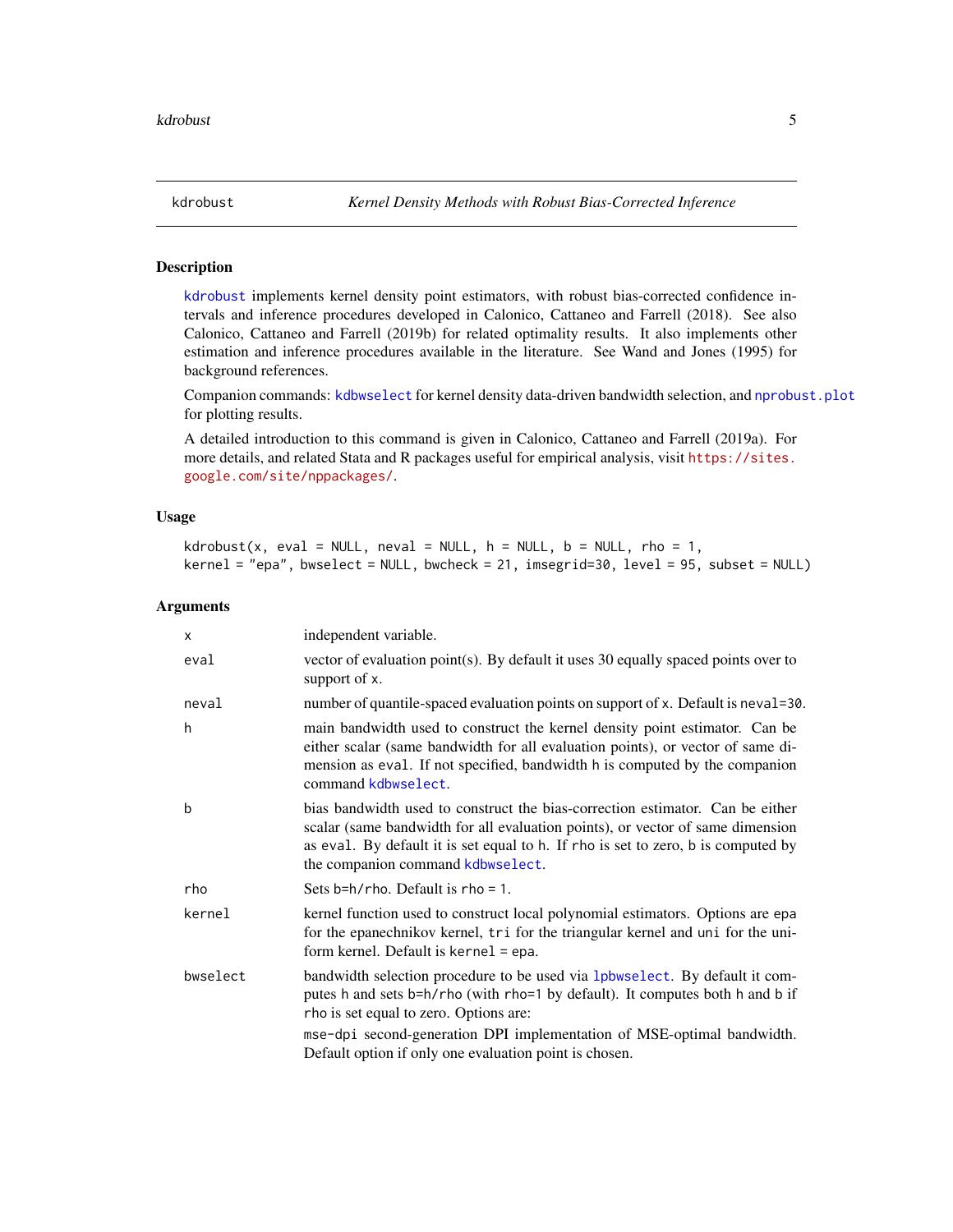|          | imse-dpi second-generation DPI implementation of IMSE-optimal bandwidth                                                                                                                                                    |
|----------|----------------------------------------------------------------------------------------------------------------------------------------------------------------------------------------------------------------------------|
|          | (computed using a grid of evaluation points). Default option if more than one<br>evaluation point is chosen.                                                                                                               |
|          | imse-rot ROT implementation of IMSE-optimal bandwidth (computed using a<br>grid of evaluation points).                                                                                                                     |
|          | ce-dpi second generation DPI implementation of CE-optimal bandwidth.                                                                                                                                                       |
|          | ce-rot ROT implementation of CE-optimal bandwidth.                                                                                                                                                                         |
|          | all reports all available bandwidth selection procedures.                                                                                                                                                                  |
|          | Note: MSE = Mean Square Error; IMSE = Integrated Mean Squared Error; CE<br>$=$ Coverage Error; DPI $=$ Direct Plug-in; ROT $=$ Rule-of-Thumb. For details on<br>implementation see Calonico, Cattaneo and Farrell (2019a). |
| bwcheck  | if a positive integer is provided, then the selected bandwidth is enlarged so that<br>at least bwcheck effective observations are available at each evaluation point.<br>Default is bwcheck $= 21$ .                       |
| imsegrid | number of evaluations points used to compute the IMSE bandwidth selector.<br>Default is imsegrid = $30$ .                                                                                                                  |
| level    | confidence level used for confidence intervals; default is level = 95.                                                                                                                                                     |
| subset   | optional rule specifying a subset of observations to be used.                                                                                                                                                              |
|          |                                                                                                                                                                                                                            |

#### Value

| Estimate | A matrix containing eval (grid points), h, b (bandwidths), N (effective sample<br>sizes), tau us (point estimates with p-th order kernel function), tau bc (bias |
|----------|------------------------------------------------------------------------------------------------------------------------------------------------------------------|
|          | corrected point estimates, se, us (standard error corresponding to tau, us), and<br>se.rb (robust standard error).                                               |
| opt      | A list containing options passed to the function.                                                                                                                |

#### Author(s)

Sebastian Calonico, Columbia University, New York, NY. <sebastian.calonico@columbia.edu>. Matias D. Cattaneo, Princeton University, Princeton, NJ. <cattaneo@princeton.edu>. Max H. Farrell, University of Chicago, Chicago, IL. <max.farrell@chicagobooth.edu>.

#### References

Calonico, S., M. D. Cattaneo, and M. H. Farrell. 2018. [On the Effect of Bias Estimation on](https://sites.google.com/site/nppackages/nprobust/Calonico-Cattaneo-Farrell_2018_JASA.pdf) [Coverage Accuracy in Nonparametric Inference.](https://sites.google.com/site/nppackages/nprobust/Calonico-Cattaneo-Farrell_2018_JASA.pdf) Journal of the American Statistical Association, 113(522): 767-779. doi: [10.1080/01621459.2017.1285776.](https://doi.org/10.1080/01621459.2017.1285776)

Calonico, S., M. D. Cattaneo, and M. H. Farrell. 2019a. [nprobust: Nonparametric Kernel-Based Es](http://sites.google.com/site/nppackages/nprobust/Calonico-Cattaneo-Farrell_2019_JSS.pdf)[timation and Robust Bias-Corrected Inference.](http://sites.google.com/site/nppackages/nprobust/Calonico-Cattaneo-Farrell_2019_JSS.pdf) Journal of Statistical Software, 91(8). doi: [10.18637/](https://doi.org/10.18637/jss.v091.i08) [jss.v091.i08.](https://doi.org/10.18637/jss.v091.i08)

Calonico, S., M. D. Cattaneo, and M. H. Farrell. 2019b. [Coverage Error Optimal Confidence](https://sites.google.com/site/nppackages/nprobust/Calonico-Cattaneo-Farrell_2019_CEopt.pdf) [Intervals for Local Polynomial Regression.](https://sites.google.com/site/nppackages/nprobust/Calonico-Cattaneo-Farrell_2019_CEopt.pdf) Working Paper.

Fan, J., and Gijbels, I. 1996. Local polynomial modelling and its applications, London: Chapman and Hall.

Wand, M., and Jones, M. 1995. Kernel Smoothing, Florida: Chapman & Hall/CRC.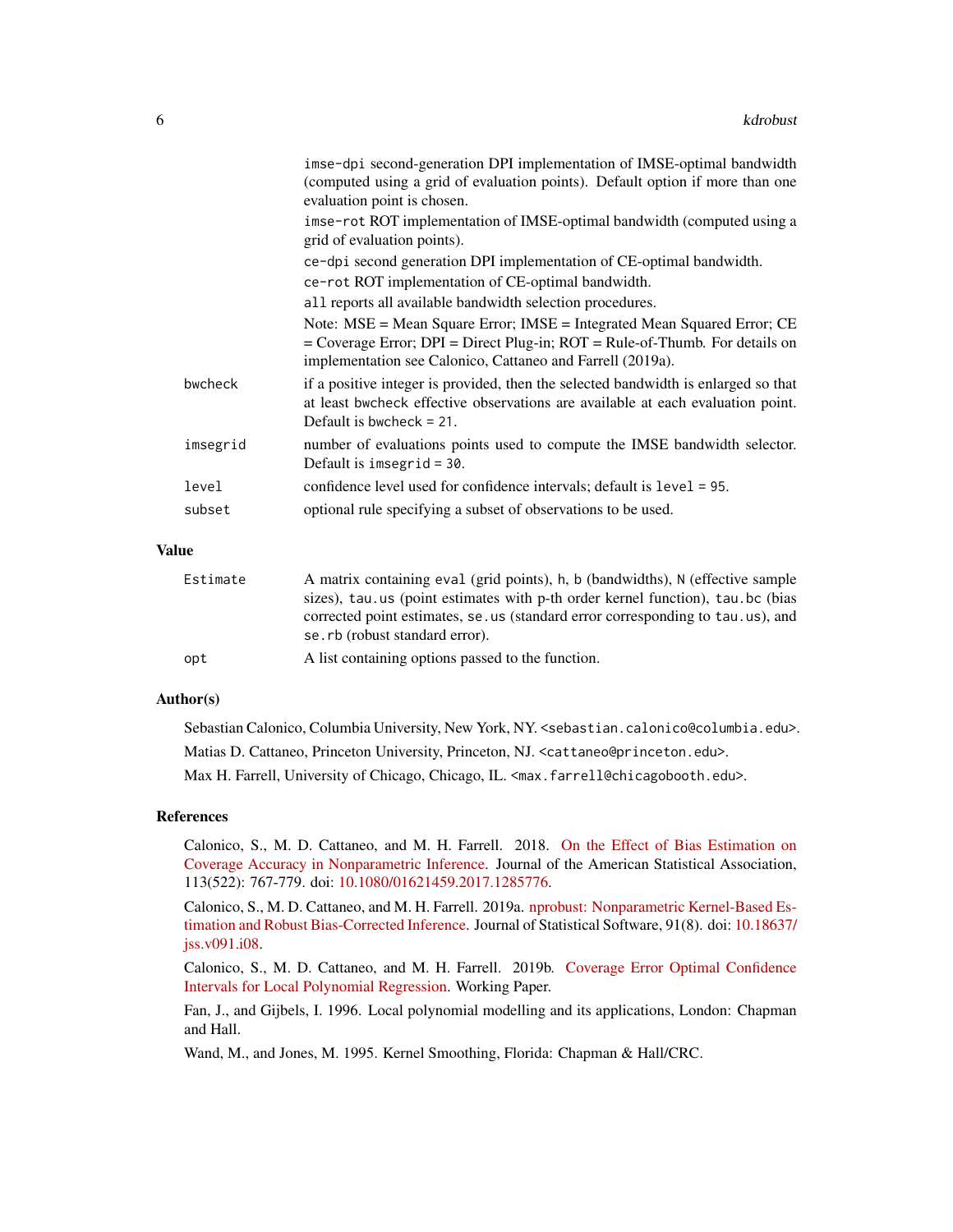#### <span id="page-6-0"></span>lpbwselect 2008 and 2008 and 2008 and 2008 and 2008 and 2008 and 2008 and 2008 and 2008 and 2008 and 2008 and 2008 and 2008 and 2008 and 2008 and 2008 and 2008 and 2008 and 2008 and 2008 and 2008 and 2008 and 2008 and 2008

#### See Also

[kdbwselect](#page-2-1)

#### Examples

```
x \le - rnorm(500)
est <- kdrobust(x)
summary(est)
```
<span id="page-6-1"></span>

| lpbwselect | Bandwidth Selection Procedures for Local Polynomial Regression Es- |
|------------|--------------------------------------------------------------------|
|            | timation and Inference                                             |

#### Description

[lpbwselect](#page-6-1) implements bandwidth selectors for local polynomial regression point estimators and inference procedures developed in Calonico, Cattaneo and Farrell (2018). See also Calonico, Cattaneo and Farrell (2019b) for related optimality results. It also implements other bandwidth selectors available in the literature. See Wand and Jones (1995) and Fan and Gijbels (1996) for background references.

Companion commands: [lprobust](#page-8-1) for local polynomial point estimation and inference procedures.

A detailed introduction to this command is given in Calonico, Cattaneo and Farrell (2019a). For more details, and related Stata and R packages useful for empirical analysis, visit [https://sites.](https://sites.google.com/site/nppackages/) [google.com/site/nppackages/](https://sites.google.com/site/nppackages/).

#### Usage

```
lpbwselect(y, x, eval = NULL, neval = NULL, p = NULL, deriv = NULL,
\text{kernel} = \text{"epa", bwselect} = \text{"mse-dpi", bwcheck} = 21, \text{bwregul} = 1,imesgrid = 30, vce = "nn", cluster = NULL,
nnmatch = 3, interior = FALSE, subset = NULL)
```

| y            | dependent variable.                                                                                       |
|--------------|-----------------------------------------------------------------------------------------------------------|
| $\mathsf{x}$ | independent variable.                                                                                     |
| eval         | vector of evaluation point(s). By default it uses 30 equally spaced points over to<br>support of x.       |
| neval        | number of quantile-spaced evaluation points on support of x. Default is neval=30.                         |
| p            | polynomial order used to construct point estimator; default is $p = 1$ (local linear<br>regression).      |
| deriv        | derivative order of the regression function to be estimated. Default is deriv=0<br>(regression function). |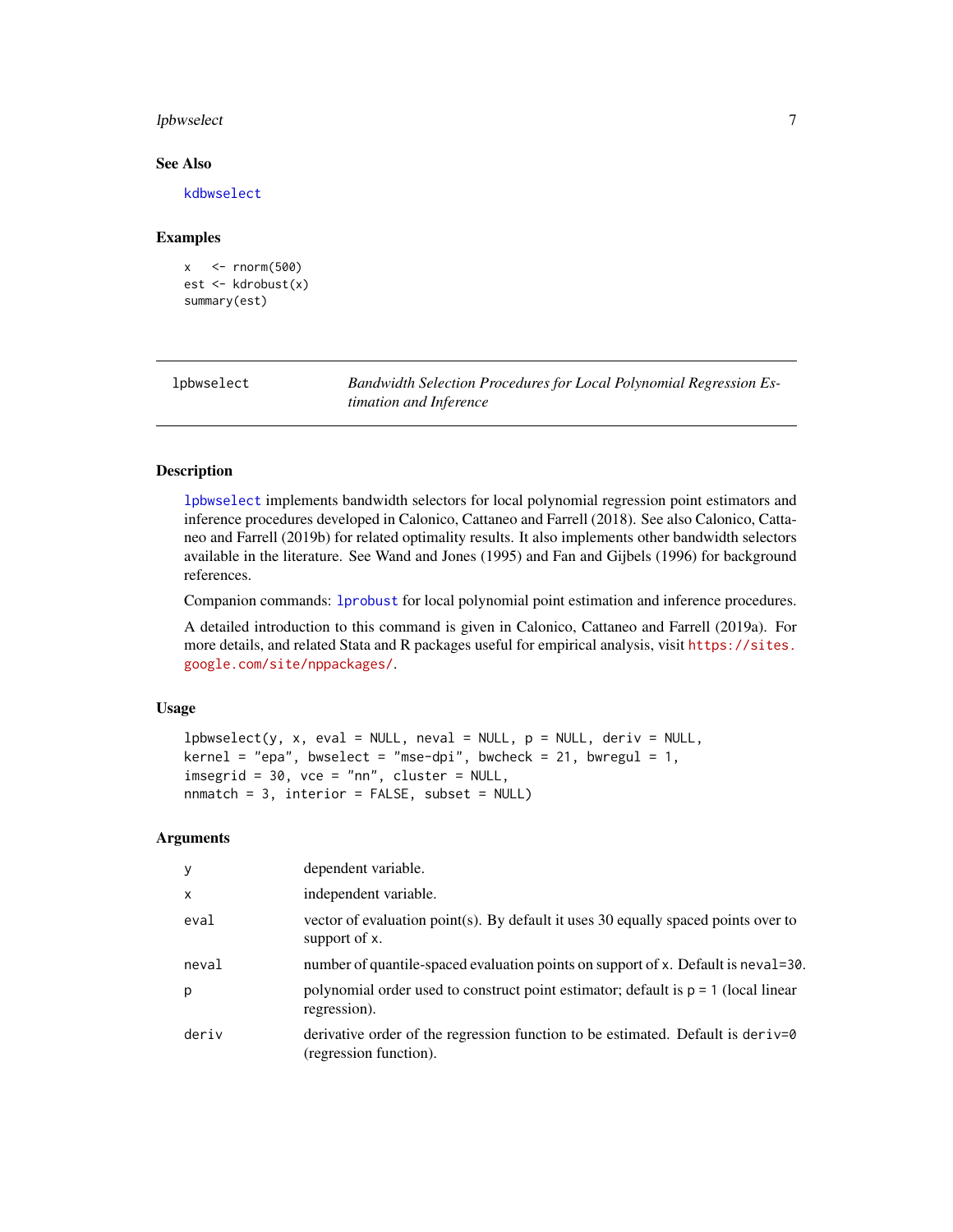<span id="page-7-0"></span>

| kernel   | kernel function used to construct local polynomial estimators. Options are epa<br>for the epanechnikov kernel, tri for the triangular kernel, uni for the uniform<br>kernel and gau for the gaussian kernel. Default is kernel = epa.                                              |
|----------|------------------------------------------------------------------------------------------------------------------------------------------------------------------------------------------------------------------------------------------------------------------------------------|
| bwselect | bandwidth selection procedure to be used. Options are:                                                                                                                                                                                                                             |
|          | mse-dpi second-generation DPI implementation of MSE-optimal bandwidth.<br>Default option.                                                                                                                                                                                          |
|          | mse-rot ROT implementation of MSE-optimal bandwidth.                                                                                                                                                                                                                               |
|          | imse-dpi second-generation DPI implementation of IMSE-optimal bandwidth<br>(computed using grid of evaluation points selected).                                                                                                                                                    |
|          | imse-rot ROT implementation of IMSE-optimal bandwidth (computed using<br>grid of evaluation points selected).                                                                                                                                                                      |
|          | ce-dpi second generation DPI implementation of CE-optimal bandwidth.<br>ce-rot ROT implementation of CE-optimal bandwidth.                                                                                                                                                         |
|          | all reports all available bandwidth selection procedures.                                                                                                                                                                                                                          |
|          | Note: MSE = Mean Square Error; IMSE = Integrated Mean Squared Error; CE<br>$=$ Coverage Error; DPI $=$ Direct Plug-in; ROT $=$ Rule-of-Thumb. For details on<br>implementation see Calonico, Cattaneo and Farrell (2019a).                                                         |
| bwcheck  | if a positive integer is provided, then the selected bandwidth is enlarged so that<br>at least bwcheck effective observations are available at each evaluation point.<br>Default is bwcheck $= 21$ .                                                                               |
| bwregul  | specifies scaling factor for the regularization term added to the denominator of<br>bandwidth selectors. Setting bwregul = $\theta$ removes the regularization term from<br>the bandwidth selectors. Default is bwregul $= 1$ .                                                    |
| imsegrid | number of evaluations points used to compute the IMSE bandwidth selector.<br>Default is imsegrid = $30$ .                                                                                                                                                                          |
| vce      | procedure used to compute the variance-covariance matrix estimator. Options<br>are:                                                                                                                                                                                                |
|          | nn heteroskedasticity-robust nearest neighbor variance estimator with nnmatch<br>the (minimum) number of neighbors to be used. Default choice.                                                                                                                                     |
|          | hc0 heteroskedasticity-robust plug-in residuals variance estimator without weights.                                                                                                                                                                                                |
|          | hc1 heteroskedasticity-robust plug-in residuals variance estimator with hc1 weights.                                                                                                                                                                                               |
|          | hc2 heteroskedasticity-robust plug-in residuals variance estimator with hc2 weights.<br>hc3 heteroskedasticity-robust plug-in residuals variance estimator with hc3 weights.                                                                                                       |
| cluster  | indicates the cluster ID variable used for cluster-robust variance estimation with<br>degrees-of-freedom weights. By default it is combined with vce=nn for cluster-<br>robust nearest neighbor variance estimation. Another option is plug-in residuals<br>combined with vce=hc1. |
| nnmatch  | to be combined with for vce=nn for heteroskedasticity-robust nearest neighbor<br>variance estimator with nnmatch indicating the minimum number of neighbors<br>to be used. Default is nomatch=3.                                                                                   |
| interior | if TRUE, all evaluation points are assumed to be interior points.<br>This op-<br>tion affects only data-driven bandwidth selection via 1pbwse1ect. Default is<br>interior = FALSE.                                                                                                 |
| subset   | optional rule specifying a subset of observations to be used.                                                                                                                                                                                                                      |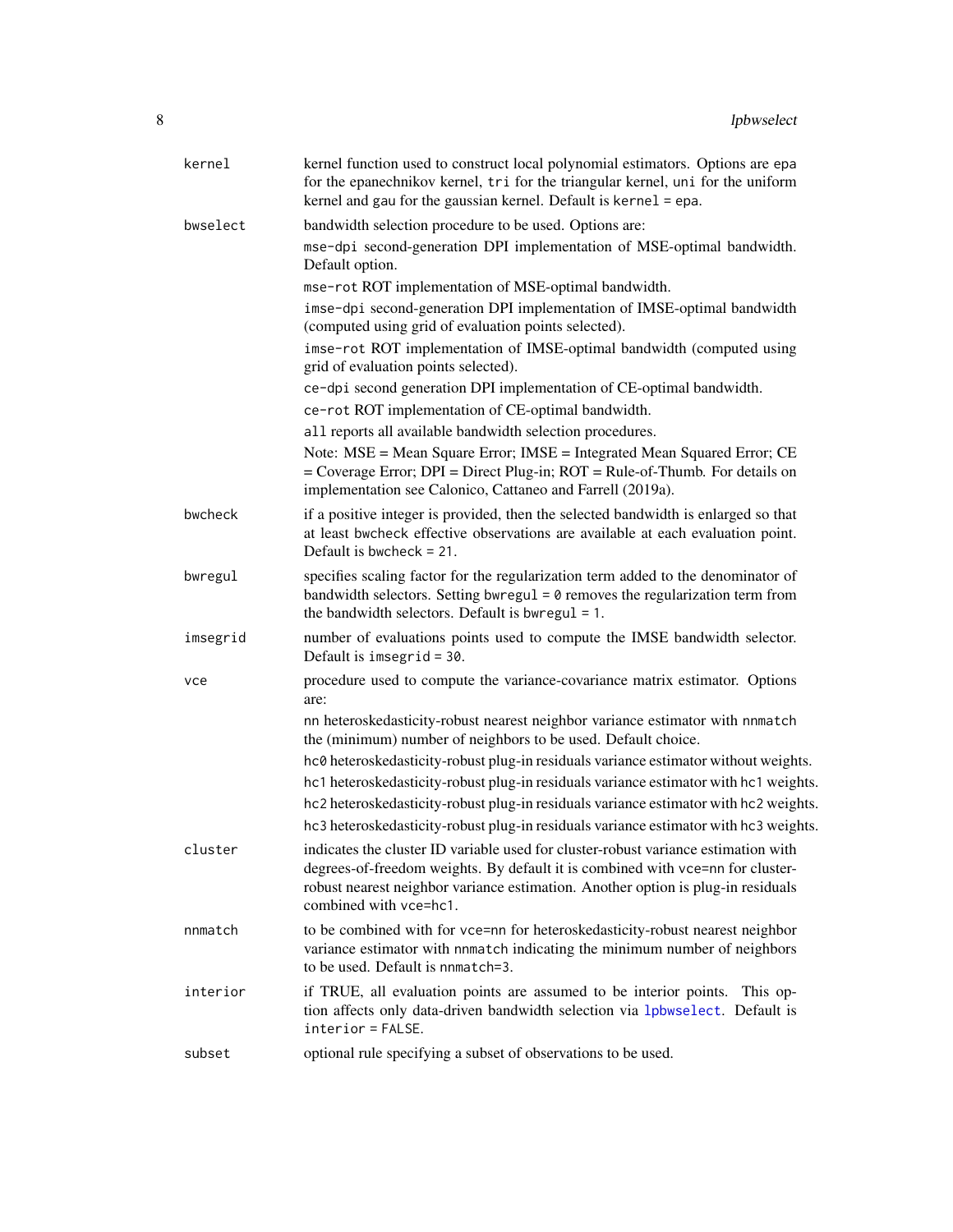#### <span id="page-8-0"></span>lprobust the contract of the contract of the contract of the contract of the contract of the contract of the contract of the contract of the contract of the contract of the contract of the contract of the contract of the c

#### Value

| Estimate | A matrix containing grid (grid points), h and b (bandwidths), N (sample size) |
|----------|-------------------------------------------------------------------------------|
| opt      | A list containing options passed to the function.                             |

#### Author(s)

Sebastian Calonico, Columbia University, New York, NY. <sebastian.calonico@columbia.edu>.

Matias D. Cattaneo, Princeton University, Princeton, NJ. <cattaneo@princeton.edu>.

Max H. Farrell, University of Chicago, Chicago, IL. <max.farrell@chicagobooth.edu>.

#### References

Calonico, S., M. D. Cattaneo, and M. H. Farrell. 2018. [On the Effect of Bias Estimation on](https://sites.google.com/site/nppackages/nprobust/Calonico-Cattaneo-Farrell_2018_JASA.pdf) [Coverage Accuracy in Nonparametric Inference.](https://sites.google.com/site/nppackages/nprobust/Calonico-Cattaneo-Farrell_2018_JASA.pdf) Journal of the American Statistical Association, 113(522): 767-779. doi: [10.1080/01621459.2017.1285776.](https://doi.org/10.1080/01621459.2017.1285776)

Calonico, S., M. D. Cattaneo, and M. H. Farrell. 2019a. [nprobust: Nonparametric Kernel-Based Es](http://sites.google.com/site/nppackages/nprobust/Calonico-Cattaneo-Farrell_2019_JSS.pdf)[timation and Robust Bias-Corrected Inference.](http://sites.google.com/site/nppackages/nprobust/Calonico-Cattaneo-Farrell_2019_JSS.pdf) Journal of Statistical Software, 91(8). doi: [10.18637/](https://doi.org/10.18637/jss.v091.i08) [jss.v091.i08.](https://doi.org/10.18637/jss.v091.i08)

Calonico, S., M. D. Cattaneo, and M. H. Farrell. 2019b. [Coverage Error Optimal Confidence](https://sites.google.com/site/nppackages/nprobust/Calonico-Cattaneo-Farrell_2019_CEopt.pdf) [Intervals for Local Polynomial Regression.](https://sites.google.com/site/nppackages/nprobust/Calonico-Cattaneo-Farrell_2019_CEopt.pdf) Working Paper.

Fan, J., and Gijbels, I. 1996. Local polynomial modelling and its applications, London: Chapman and Hall.

Wand, M., and Jones, M. 1995. Kernel Smoothing, Florida: Chapman & Hall/CRC.

#### See Also

[lprobust](#page-8-1)

#### Examples

```
x \le - runif(500)
y \le \sin(4 \times x) + \text{norm}(500)est <- lpbwselect(y,x)
summary(est)
```
<span id="page-8-1"></span>lprobust *Local Polynomial Methods with Robust Bias-Corrected Inference*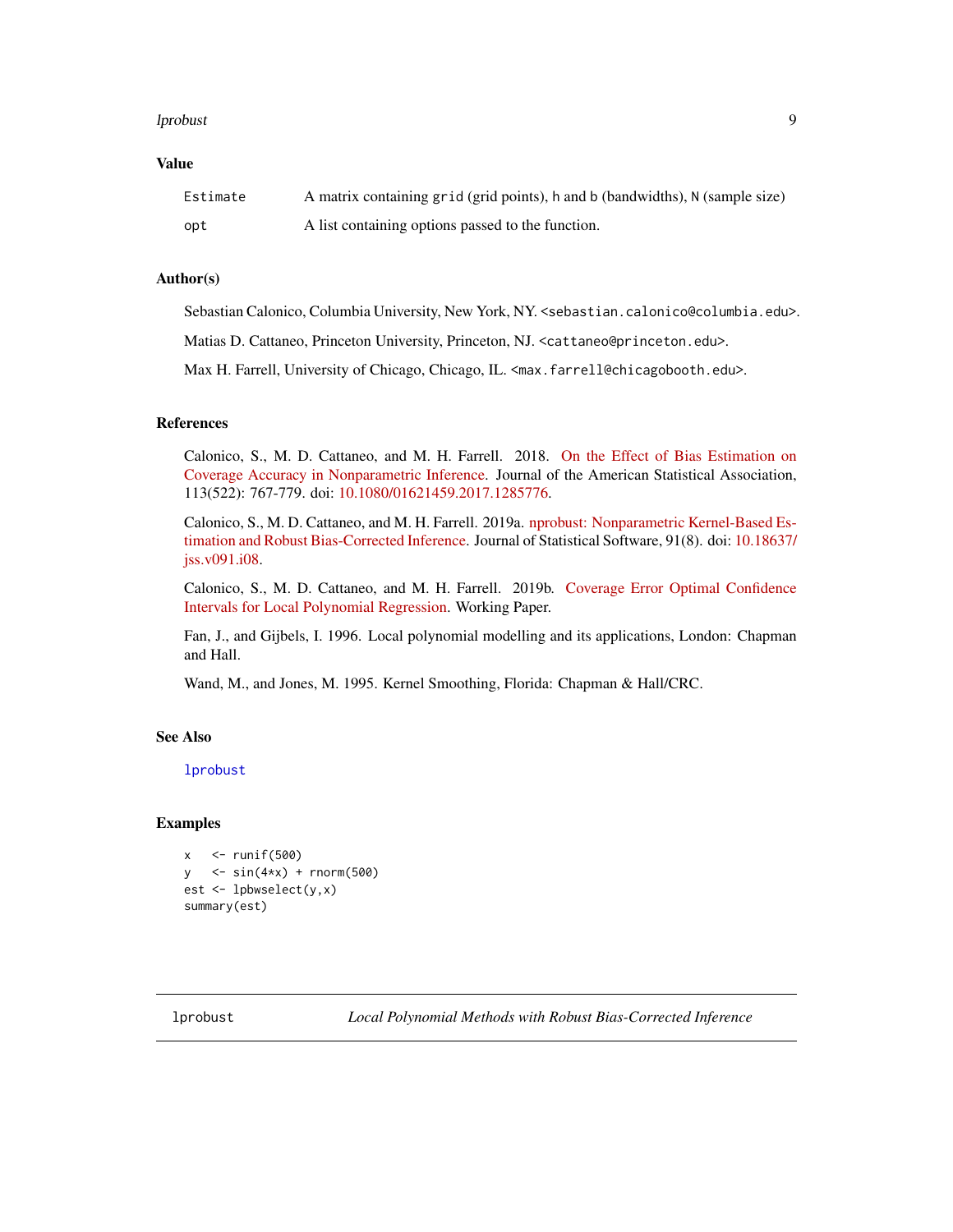#### <span id="page-9-0"></span>Description

[lprobust](#page-8-1) implements local polynomial regression point estimators, with robust bias-corrected confidence intervals and inference procedures developed in Calonico, Cattaneo and Farrell (2018). See also Calonico, Cattaneo and Farrell (2019b) for related optimality results. It also implements other estimation and inference procedures available in the literature. See Wand and Jones (1995) and Fan and Gijbels (1996) for background references.

Companion commands: [lpbwselect](#page-6-1) for local polynomial data-driven bandwidth selection, and [nprobust.plot](#page-12-1) for plotting results.

A detailed introduction to this command is given in Calonico, Cattaneo and Farrell (2019a). For more details, and related Stata and R packages useful for empirical analysis, visit [https://sites.](https://sites.google.com/site/nppackages/) [google.com/site/nppackages/](https://sites.google.com/site/nppackages/).

#### Usage

```
lprobust(y, x, eval = NULL, neural = NULL, p = NULL, deriv = NULL,h = NULL, b = NULL, rho = 1, kernel = "epa", bwselect = NULL,
bwcheck = 21, bwregul = 1, imsegrid = 30, vce = "nn", covgrid = FALSE,
cluster = NULL, nnmatch = 3, level = 95, interior = FALSE, subset = NULL)
```

| y        | dependent variable.                                                                                                                                                                                                                                                                       |
|----------|-------------------------------------------------------------------------------------------------------------------------------------------------------------------------------------------------------------------------------------------------------------------------------------------|
| X        | independent variable.                                                                                                                                                                                                                                                                     |
| eval     | vector of evaluation point(s). By default it uses 30 equally spaced points over to<br>support of x.                                                                                                                                                                                       |
| neval    | number of quantile-spaced evaluation points on support of x. Default is neval=30.                                                                                                                                                                                                         |
| p        | polynomial order used to construct point estimator; default is $p = 1$ (local linear<br>regression).                                                                                                                                                                                      |
| deriv    | derivative order of the regression function to be estimated. Default is deriv=0<br>(regression function).                                                                                                                                                                                 |
| h        | main bandwidth used to construct local polynomial point estimator. Can be<br>either scalar (same bandwidth for all evaluation points), or vector of same di-<br>mension as eval. If not specified, bandwidth h is computed by the companion<br>command lpbwselect.                        |
| b        | bias bandwidth used to construct the bias-correction estimator. Can be either<br>scalar (same bandwidth for all evaluation points), or vector of same dimension<br>as eval. By default it is set equal to h. If rho is set to zero, b is computed by<br>the companion command lpbwselect. |
| rho      | Sets $b=h/r$ ho. Default is rho = 1.                                                                                                                                                                                                                                                      |
| kernel   | kernel function used to construct local polynomial estimators. Options are epa<br>for the epanechnikov kernel, tri for the triangular kernel, uni for the uniform<br>kernel and gau for the gaussian kernel. Default is kernel = epa.                                                     |
| bwselect | bandwidth selection procedure to be used via 1pbwse1ect. By default it com-<br>putes h and sets b=h/rho (with rho=1 by default). It computes both h and b if<br>rho is set equal to zero. Options are:                                                                                    |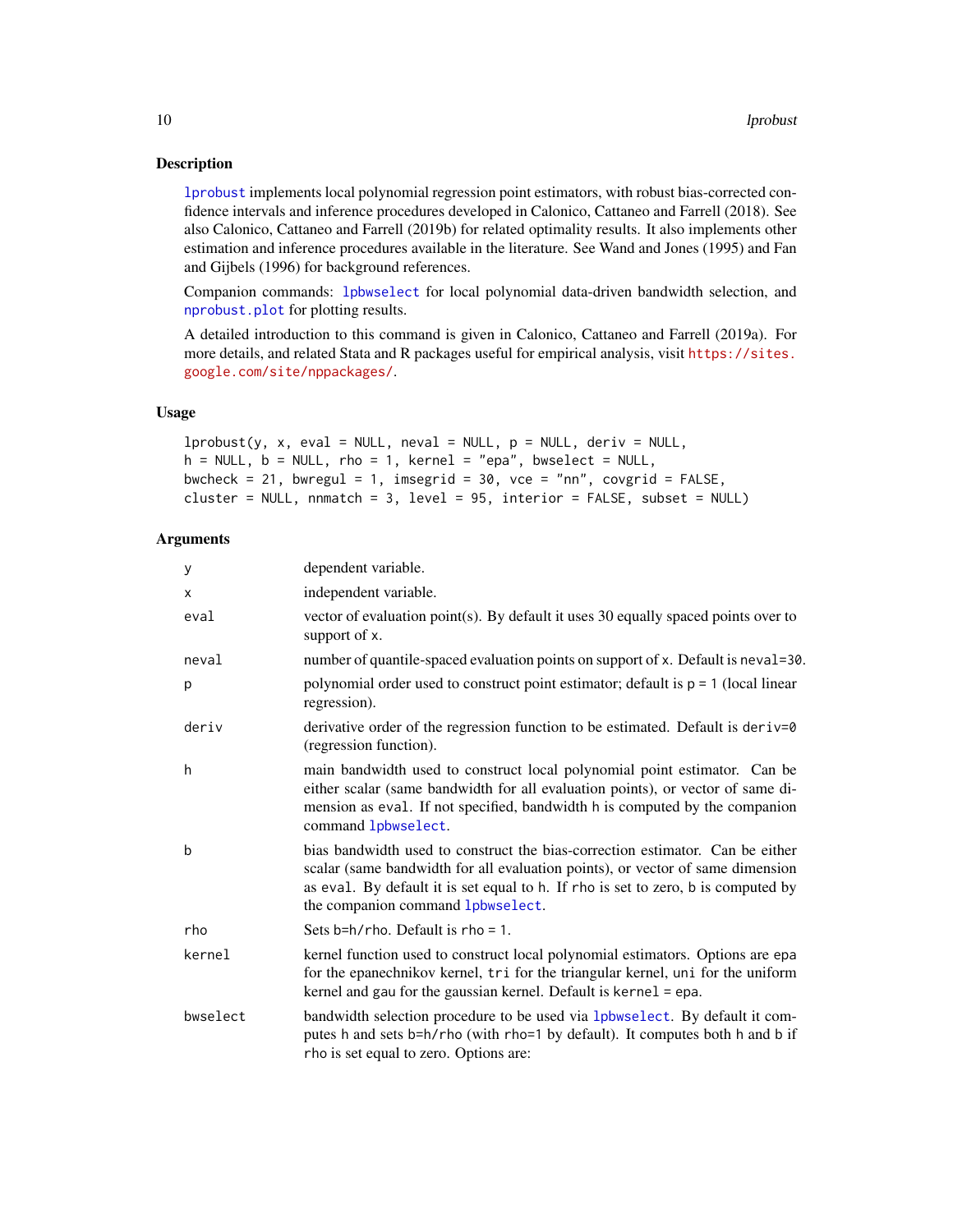|          | mse-dpi second-generation DPI implementation of MSE-optimal bandwidth.<br>Default option if only one evaluation point is chosen.                                                                                                                                                                                                                            |
|----------|-------------------------------------------------------------------------------------------------------------------------------------------------------------------------------------------------------------------------------------------------------------------------------------------------------------------------------------------------------------|
|          | mse-rot ROT implementation of MSE-optimal bandwidth.                                                                                                                                                                                                                                                                                                        |
|          | imse-dpi second-generation DPI implementation of IMSE-optimal bandwidth<br>(computed using a grid of evaluation points). Default option if more than one<br>evaluation point is chosen.                                                                                                                                                                     |
|          | imse-rot ROT implementation of IMSE-optimal bandwidth (computed using a<br>grid of evaluation points).                                                                                                                                                                                                                                                      |
|          | ce-dpi second generation DPI implementation of CE-optimal bandwidth.                                                                                                                                                                                                                                                                                        |
|          | ce-rot ROT implementation of CE-optimal bandwidth.                                                                                                                                                                                                                                                                                                          |
|          | all reports all available bandwidth selection procedures.                                                                                                                                                                                                                                                                                                   |
|          | Note: MSE = Mean Square Error; IMSE = Integrated Mean Squared Error; CE<br>$=$ Coverage Error; DPI $=$ Direct Plug-in; ROT $=$ Rule-of-Thumb. For details on<br>implementation see Calonico, Cattaneo and Farrell (2019a).                                                                                                                                  |
| bwcheck  | if a positive integer is provided, then the selected bandwidth is enlarged so that<br>at least bwcheck effective observations are available at each evaluation point.<br>Default is bwcheck $= 21$ .                                                                                                                                                        |
| bwregul  | specifies scaling factor for the regularization term added to the denominator of<br>bandwidth selectors. Setting bwregul = $\theta$ removes the regularization term from<br>the bandwidth selectors. Default is bwregul = 1.                                                                                                                                |
| imsegrid | number of evaluations points used to compute the IMSE bandwidth selector.<br>Default is imsegrid = $30$ .                                                                                                                                                                                                                                                   |
| vce      | procedure used to compute the variance-covariance matrix estimator. Options<br>are:                                                                                                                                                                                                                                                                         |
|          | nn heteroskedasticity-robust nearest neighbor variance estimator with nnmatch<br>the (minimum) number of neighbors to be used. Default choice.                                                                                                                                                                                                              |
|          | hc0 heteroskedasticity-robust plug-in residuals variance estimator without weights.<br>hc1 heteroskedasticity-robust plug-in residuals variance estimator with hc1 weights.<br>hc2 heteroskedasticity-robust plug-in residuals variance estimator with hc2 weights.<br>hc3 heteroskedasticity-robust plug-in residuals variance estimator with hc3 weights. |
| covgrid  | if TRUE, it computes two covariance matrices (cov.us and cov.rb) for classical<br>and robust covariances across point estimators over the grid of evaluation points.                                                                                                                                                                                        |
| cluster  | indicates the cluster ID variable used for cluster-robust variance estimation with<br>degrees-of-freedom weights. By default it is combined with vce=nn for cluster-<br>robust nearest neighbor variance estimation. Another option is plug-in residuals<br>combined with vce=hc1.                                                                          |
| nnmatch  | to be combined with for vce=nn for heteroskedasticity-robust nearest neighbor<br>variance estimator with nnmatch indicating the minimum number of neighbors<br>to be used. Default is nnmatch=3.                                                                                                                                                            |
| level    | confidence level used for confidence intervals; default is level = 95.                                                                                                                                                                                                                                                                                      |
| interior | if TRUE, all evaluation points are assumed to be interior points.<br>This op-<br>tion affects only data-driven bandwidth selection via 1pbwselect. Default is<br>interior = FALSE.                                                                                                                                                                          |
| subset   | optional rule specifying a subset of observations to be used.                                                                                                                                                                                                                                                                                               |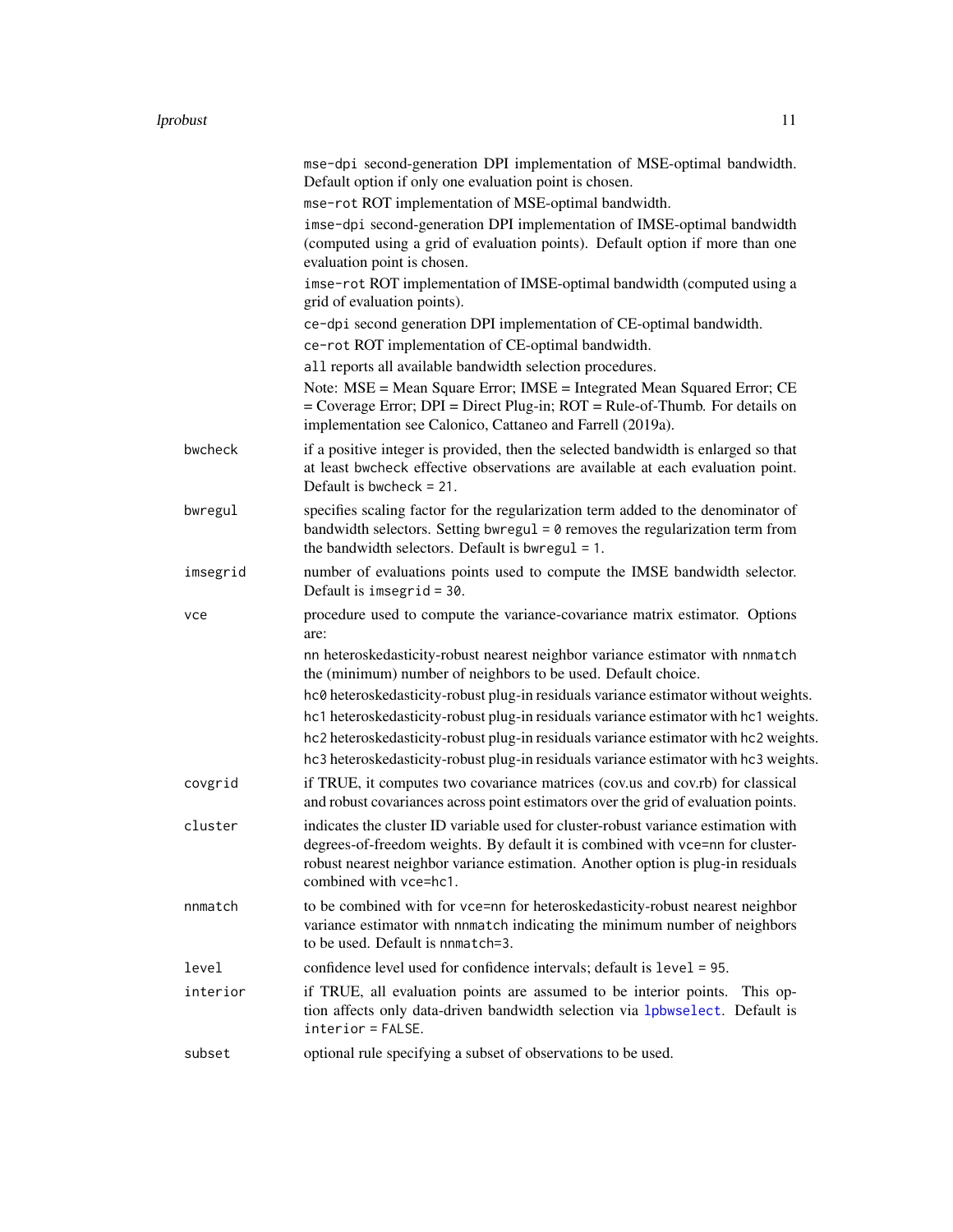#### <span id="page-11-0"></span>Value

| Estimate | A matrix containing eval (grid points), h, b (bandwidths), N (effective sample                                                                           |
|----------|----------------------------------------------------------------------------------------------------------------------------------------------------------|
|          | sizes), m.us (point estimates with p-th order local polynomial), tau.bc (bias                                                                            |
|          | corrected point estimates with $(p+1)$ -th order local polynomial, se us (standard<br>error corresponding to tau.us), and se.rb (robust standard error). |
| opt      | A list containing options passed to the function.                                                                                                        |

#### Author(s)

Sebastian Calonico, Columbia University, New York, NY. <sebastian.calonico@columbia.edu>.

Matias D. Cattaneo, Princeton University, Princeton, NJ. <cattaneo@princeton.edu>.

Max H. Farrell, University of Chicago, Chicago, IL. <max.farrell@chicagobooth.edu>.

#### References

Calonico, S., M. D. Cattaneo, and M. H. Farrell. 2018. [On the Effect of Bias Estimation on](https://sites.google.com/site/nppackages/nprobust/Calonico-Cattaneo-Farrell_2018_JASA.pdf) [Coverage Accuracy in Nonparametric Inference.](https://sites.google.com/site/nppackages/nprobust/Calonico-Cattaneo-Farrell_2018_JASA.pdf) Journal of the American Statistical Association, 113(522): 767-779. doi: [10.1080/01621459.2017.1285776.](https://doi.org/10.1080/01621459.2017.1285776)

Calonico, S., M. D. Cattaneo, and M. H. Farrell. 2019a. [nprobust: Nonparametric Kernel-Based Es](http://sites.google.com/site/nppackages/nprobust/Calonico-Cattaneo-Farrell_2019_JSS.pdf)[timation and Robust Bias-Corrected Inference.](http://sites.google.com/site/nppackages/nprobust/Calonico-Cattaneo-Farrell_2019_JSS.pdf) Journal of Statistical Software, 91(8). doi: [10.18637/](https://doi.org/10.18637/jss.v091.i08) [jss.v091.i08.](https://doi.org/10.18637/jss.v091.i08)

Calonico, S., M. D. Cattaneo, and M. H. Farrell. 2019b. [Coverage Error Optimal Confidence](https://sites.google.com/site/nppackages/nprobust/Calonico-Cattaneo-Farrell_2019_CEopt.pdf) [Intervals for Local Polynomial Regression.](https://sites.google.com/site/nppackages/nprobust/Calonico-Cattaneo-Farrell_2019_CEopt.pdf) Working Paper.

Fan, J., and Gijbels, I. 1996. Local polynomial modelling and its applications, London: Chapman and Hall.

Wand, M., and Jones, M. 1995. Kernel Smoothing, Florida: Chapman & Hall/CRC.

#### See Also

[lpbwselect](#page-6-1)

#### Examples

```
x \le - runif(500)
y \le - \sin(4*x) + \text{norm}(500)est <- lprobust(y,x)
summary(est)
```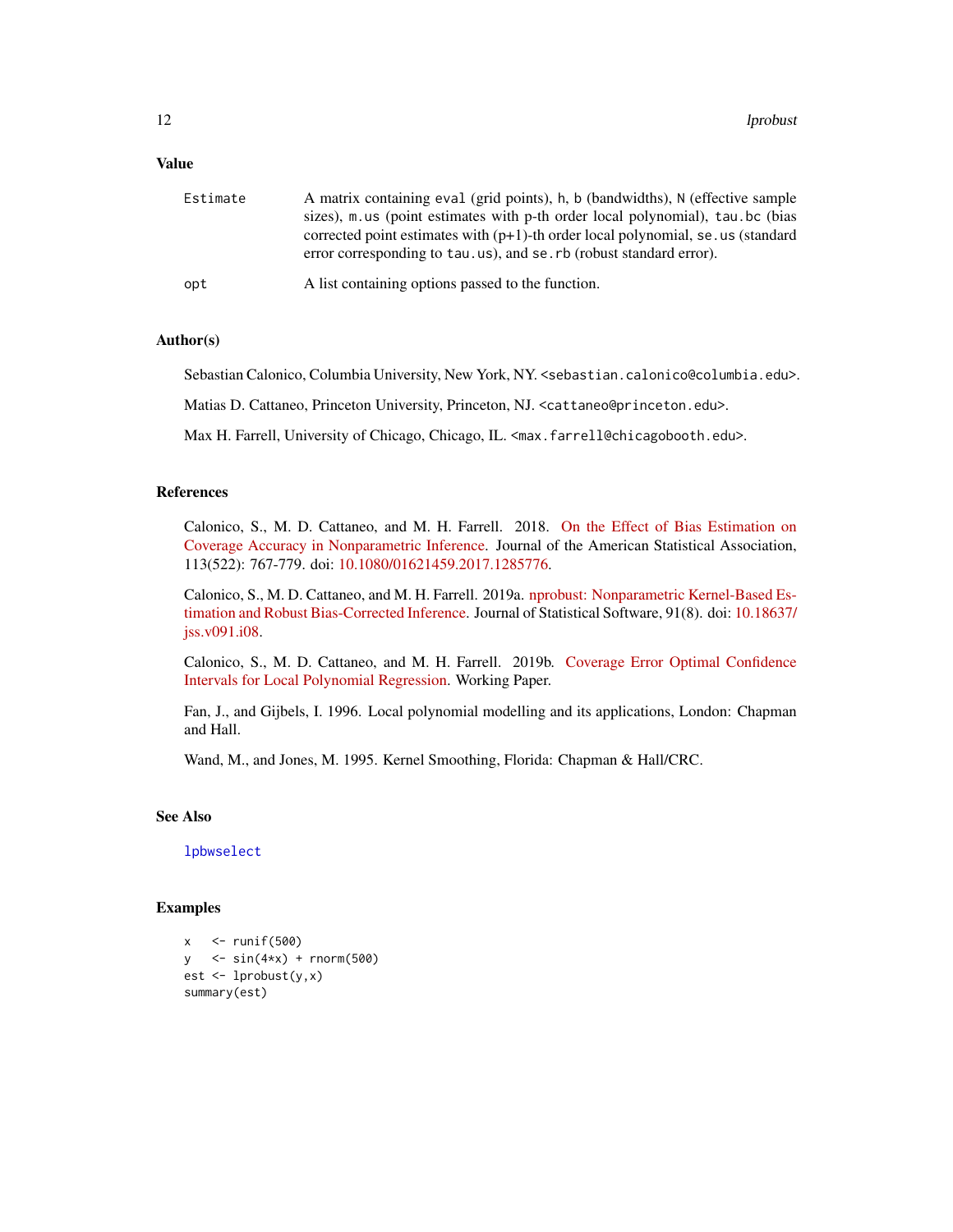<span id="page-12-1"></span><span id="page-12-0"></span>

#### Description

nprobust.plot plots estimated density and regression function using the nprobust package. A detailed introduction to this command is given in Calonico, Cattaneo and Farrell (2019).

Companion commands: [lprobust](#page-8-1) for local polynomial point estimation and inference procedures, and [kdrobust](#page-4-1) for kernel density point estimation and inference procedures.

For more details, and related Stata and R packages useful for empirical analysis, visit [https://](https://sites.google.com/site/nppackages/) [sites.google.com/site/nppackages/](https://sites.google.com/site/nppackages/).

#### Usage

```
nprobust.plot(..., alpha = NULL, type = NULL, CItype = NULL,
  title = "", xlabel = "", ylabel = "", lty = NULL, lwd = NULL,
  lcol = NULL, pty = NULL, pwd = NULL, pcol = NULL, CIshade = NULL,
  CIcol = NULL, legendTitle = NULL, legendGroups = NULL)
```

| $\ddots$              | Objects returned by kdrobust or 1 probust.                                                                                                                                                                                                                                                       |
|-----------------------|--------------------------------------------------------------------------------------------------------------------------------------------------------------------------------------------------------------------------------------------------------------------------------------------------|
| alpha                 | Numeric scalar between 0 and 1, the significance level for plotting confidence<br>regions. If more than one is provided, they will be applied to data series accord-<br>ingly.                                                                                                                   |
| type                  | String, one of "line" (default), "points" or "both", how the point estimates<br>are plotted. If more than one is provided, they will be applied to data series<br>accordingly.                                                                                                                   |
| CItype                | String, one of "region" (shaded region, default), "line" (dashed lines), "ebar"<br>(error bars), "all" (all of the previous) or "none" (no confidence region), how<br>the confidence region should be plotted. If more than one is provided, they will<br>be applied to data series accordingly. |
| title, xlabel, ylabel |                                                                                                                                                                                                                                                                                                  |
|                       | Strings, title of the plot and labels for x- and y-axis.                                                                                                                                                                                                                                         |
| lty                   | Line type for point estimates, only effective if type is "line" or "both". 1<br>for solid line, 2 for dashed line, 3 for dotted line. For other options, see the<br>instructions for ggplot2 or par. If more than one is provided, they will be<br>applied to data series accordingly.           |
| lwd                   | Line width for point estimates, only effective if type is "line" or "both".<br>Should be strictly positive. For other options, see the instructions for ggplot2 or<br>par. If more than one is provided, they will be applied to data series accordingly.                                        |
| lcol                  | Line color for point estimates, only effective if type is "line" or "both". 1 for<br>black, 2 for red, 3 for green, 4 for blue. For other options, see the instructions<br>for ggplot2 or par. If more than one is provided, they will be applied to data<br>series accordingly.                 |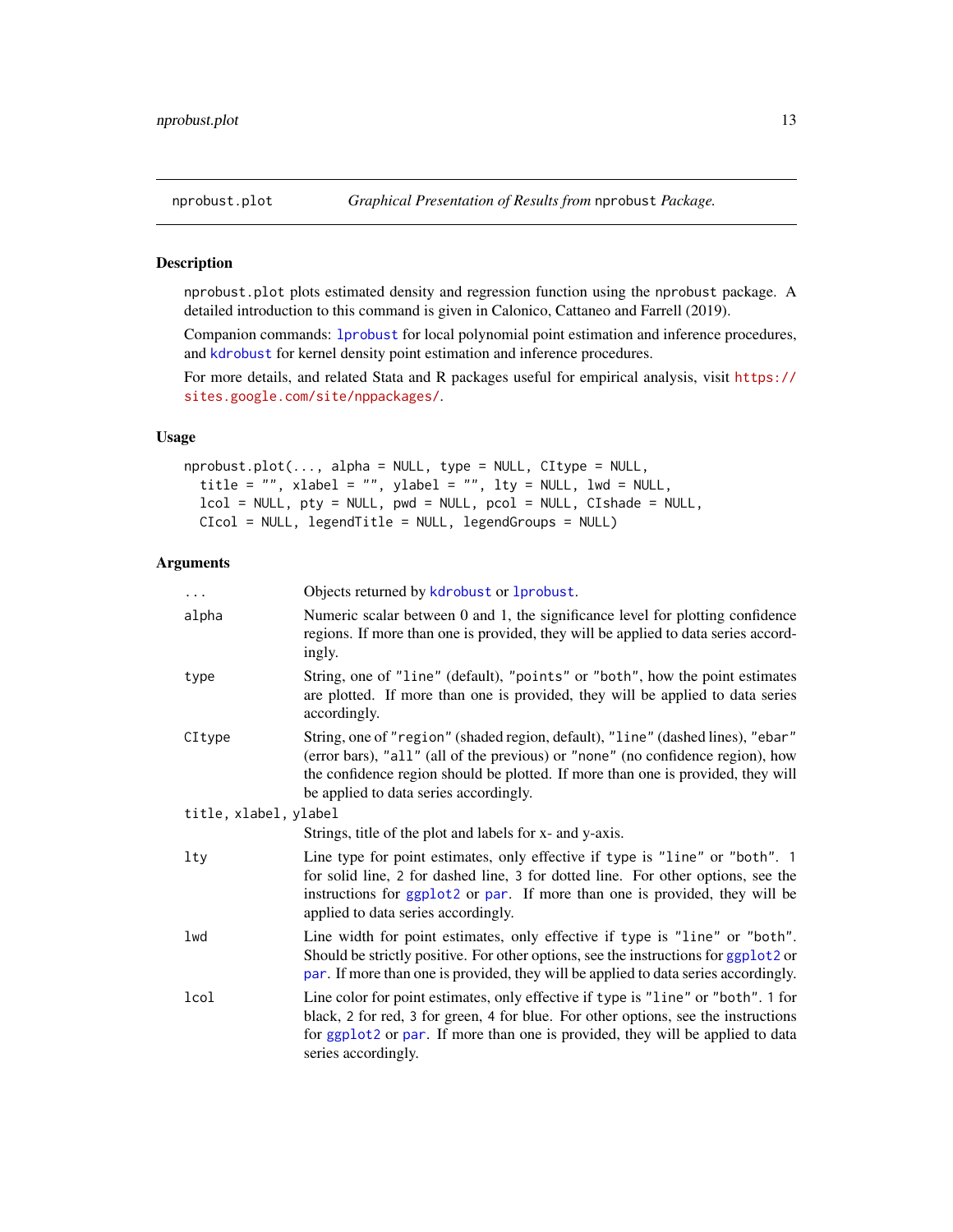<span id="page-13-0"></span>

| pty          | Scatter plot type for point estimates, only effective if type is "points" or<br>"both". For options, see the instructions for ggplot2 or par. If more than<br>one is provided, they will be applied to data series accordingly.                                                            |
|--------------|--------------------------------------------------------------------------------------------------------------------------------------------------------------------------------------------------------------------------------------------------------------------------------------------|
| pwd          | Scatter plot size for point estimates, only effective if type is "points" or "both".<br>Should be strictly positive. If more than one is provided, they will be applied to<br>data series accordingly.                                                                                     |
| pcol         | Scatter plot color for point estimates, only effective if type is "points" or<br>"both". 1 for black, 2 for red, 3 for green, 4 for blue. For other options, see<br>the instructions for ggplot2 or par. If more than one is provided, they will be<br>applied to data series accordingly. |
| CIshade      | Numeric, opaqueness of the confidence region, should be between 0 (transpar-<br>ent) and 1. Default is 0.2. If more than one is provided, they will be applied to<br>data series accordingly.                                                                                              |
| CIcol        | color for confidence region. 1 for black, 2 for red, 3 for green, 4 for blue.<br>For other options, see the instructions for ggplot2 or par. If more than one is<br>provided, they will be applied to data series accordingly.                                                             |
| legendTitle  | String, title of legend.                                                                                                                                                                                                                                                                   |
| legendGroups | String Vector, group names used in legend.                                                                                                                                                                                                                                                 |

#### Details

Companion command: [lprobust](#page-8-1) for local polynomial-based regression functions and derivatives estimation.

#### Value

A standard [ggplot2](#page-0-0) object is returned, hence can be used for further customization.

#### Author(s)

Sebastian Calonico, Columbia University, New York, NY. <sebastian.calonico@columbia.edu>.

Matias D. Cattaneo, Princeton University, Princeton, NJ. <cattaneo@princeton.edu>.

Max H. Farrell, University of Chicago, Chicago, IL. <max.farrell@chicagobooth.edu>.

#### References

Calonico, S., M. D. Cattaneo, and M. H. Farrell. 2019. [nprobust: Nonparametric Kernel-Based Esti](http://sites.google.com/site/nppackages/nprobust/Calonico-Cattaneo-Farrell_2019_JSS.pdf)[mation and Robust Bias-Corrected Inference.](http://sites.google.com/site/nppackages/nprobust/Calonico-Cattaneo-Farrell_2019_JSS.pdf) Journal of Statistical Software, 91(8). doi: [10.18637/](https://doi.org/10.18637/jss.v091.i08) [jss.v091.i08.](https://doi.org/10.18637/jss.v091.i08)

#### See Also

[lprobust](#page-8-1), [kdrobust](#page-4-1), [ggplot2](#page-0-0)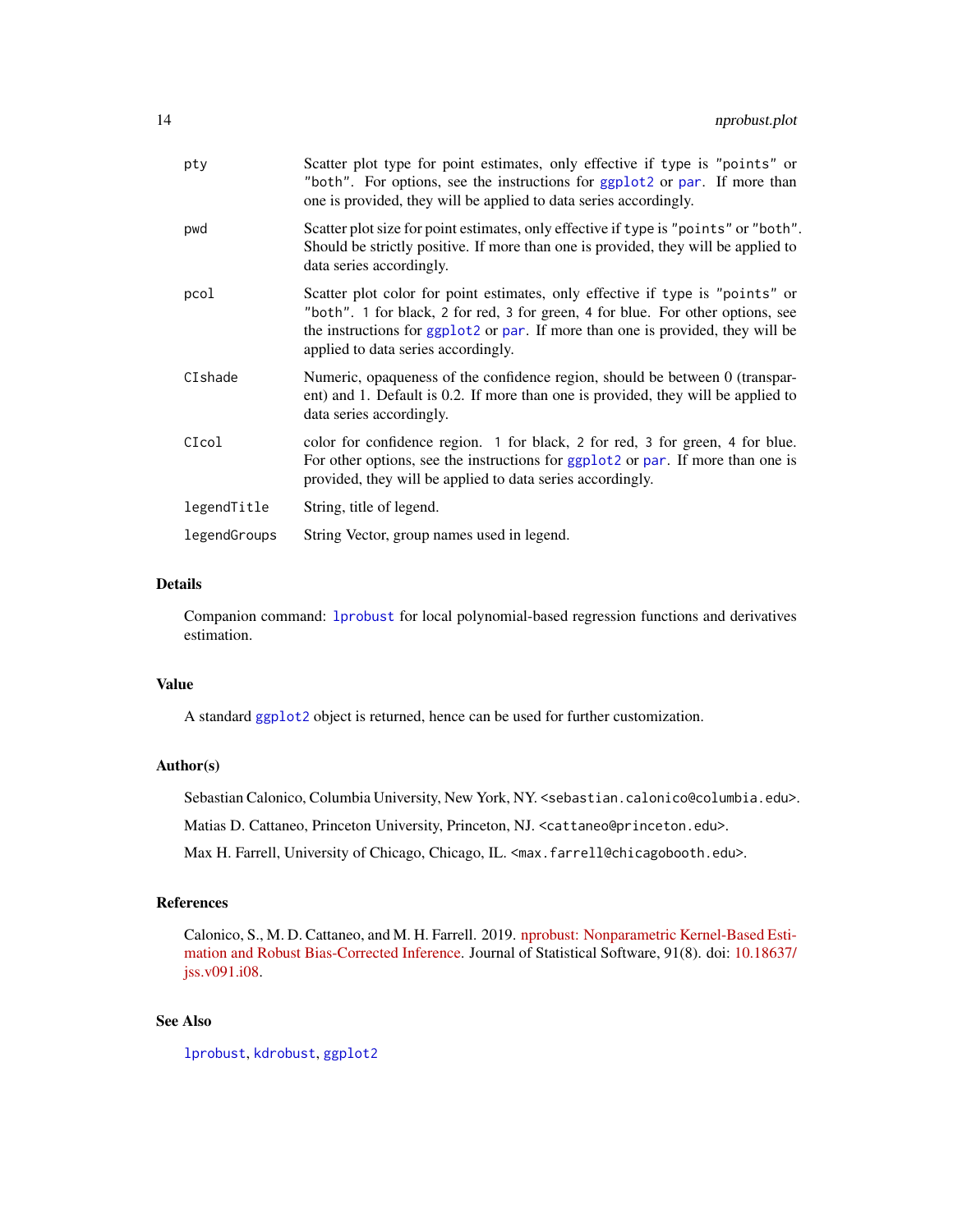#### nprobust.plot 15

### Examples

x <- runif(500) y <- sin(4\*x) + rnorm(500) est <- lprobust(y,x) nprobust.plot(est)